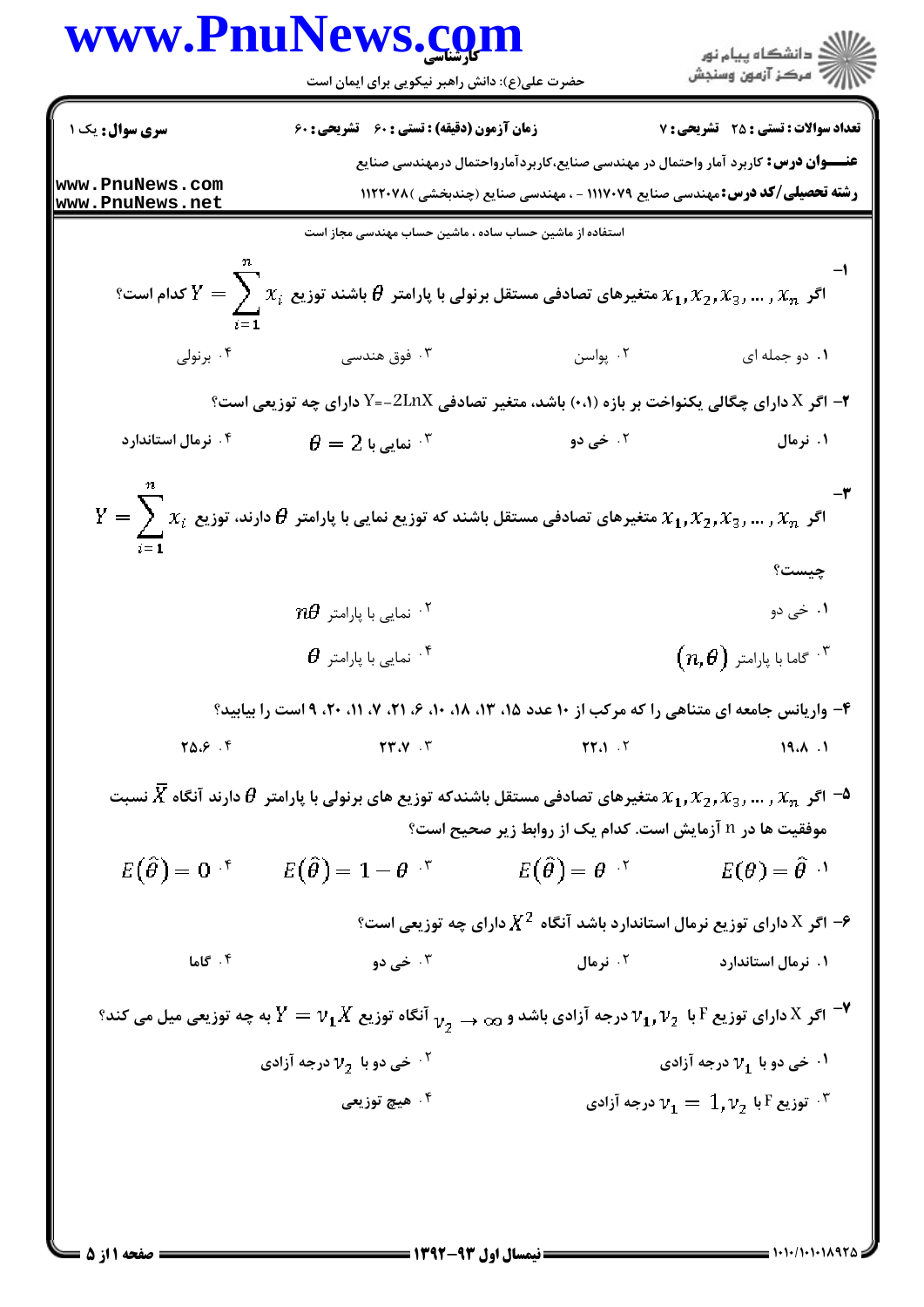## كارشناسي **[www.PnuNews.com](http://www.PnuNews.com)**



حضرت علي(ع): دانش راهبر نيكويي براي ايمان است

| <b>سری سوال : ۱ یک</b>       | <b>زمان آزمون (دقیقه) : تستی : 60 ٪ تشریحی : 60</b>                                                                                                      |                                                                                                                                 | <b>تعداد سوالات : تستی : 25 - تشریحی : 7</b>                                              |
|------------------------------|----------------------------------------------------------------------------------------------------------------------------------------------------------|---------------------------------------------------------------------------------------------------------------------------------|-------------------------------------------------------------------------------------------|
| www.PnuNews.com              |                                                                                                                                                          | <b>عنـــوان درس:</b> کاربرد آمار واحتمال در مهندسی صنایع،کاربردآمارواحتمال درمهندسی صنایع                                       |                                                                                           |
| www.PnuNews.net              |                                                                                                                                                          | <b>رشته تحصیلی/کد درس:</b> مهندسی صنایع ۱۱۱۷۰۷۹ - ، مهندسی صنایع (چندبخشی )۱۱۲۲۰۷۸                                              |                                                                                           |
|                              |                                                                                                                                                          | اگر $\rm T$ دارای توزیع $t$ با $V$ درجه آزادی باشد آنگاه $T^{\,2}$ دارای چه توزیعی است $^{\rm a}$                               |                                                                                           |
|                              | نوزیع $_{1}$ با $2\nu$ درجه آزادی $^{17}$                                                                                                                |                                                                                                                                 | ۱.<br>توزیع T با $\stackrel{2}{\nu}$ درجه آزادی $^1$                                      |
|                              | توزیع ۲ با $\mathfrak{v}_1 = 1, \mathfrak{v}_2 = 1$ درجه آزادی $^{\mathfrak{f}}$                                                                         |                                                                                                                                 | توزیع ۲ با $\mathcal{V}_1=\mathcal{V},\mathcal{V}_2=\mathcal{V}$ درجه آزادی $\mathcal{V}$ |
|                              |                                                                                                                                                          | اگر X دارای توزیع F با $\nu_1, \nu_2$ درجه آزادی باشد آنگاه $\frac{1}{X} = \frac{1}{Y}$ دارای چه توزیعی است؟ $V = \nu_1, \nu_2$ |                                                                                           |
|                              | نوزیع F با $\mathit{v}_1$ درجه آزادی $^{\dagger}$                                                                                                        |                                                                                                                                 | ۰۱ توزیع F با $v_1,v_2$ درجه آزادی $\cdot$                                                |
|                              | توزیع $\overline{\nu}_1.\overline{\nu}_2$ درجه آزادی $^*$                                                                                                |                                                                                                                                 | توزیع $\mathrm{v}_1 + \mathrm{v}_2$ درجه آزادی $\mathrm{v}_1 + \mathrm{v}_3$              |
|                              | +۱- با انتگرال گیری از چگالی خی دوی مناسب، احتمال اینکه واریانس یک نمونه تصادفی به اندازه ۵ از توزیع نرمال با واریانس                                    |                                                                                                                                 | ۲۵ بین ۲۰ و ۳۰ قرار گیرد، چقدر است؟                                                       |
| $\cdot$ . ۳۵۲. ۴             | .719.7                                                                                                                                                   | .719.7                                                                                                                          | .790.1                                                                                    |
|                              | ا— میانگین توزیع نمونه گیری $Y_{\bf 1}$ برای نمونه های تصادفی به اندازه n از جامعه یکنواخت پیوسته با $1$ $\beta=0,$ چقدر $\sim$                          |                                                                                                                                 | است؟                                                                                      |
| $\frac{n}{n+1}$ , r          | $\frac{n+1}{n}$ \cdot^{\tau}                                                                                                                             | $\frac{n+1}{2}$ '                                                                                                               | $\frac{1}{\sqrt{1-\frac{1}{2}}}$ .<br>$\overline{n+1}$                                    |
|                              | اعمال کرد به طوری که $\theta_1,\theta_2$ بر آوردکننده های نااریب پارامتر $\theta$ باشند، چه شرطی باید بر ثابت های $k_1,k_2$ اعمال کرد به طوری که $^{-1}$ | $\theta$ نیز بر آوردکننده ی نااریب $k_1\widetilde\theta_1+k_2\widetilde\theta_2$                                                |                                                                                           |
| $k_1 + k_2 = 1$ <sup>*</sup> | $k_1 = 1, k_2 = 0$                                                                                                                                       | $k_1 - k_2 = 0$ $\cdot$ $k_1 + k_2 = 0$ $\cdot$                                                                                 |                                                                                           |
|                              | ا— با مفروض بودن نمونه ای تصادفی به اندازه n از جامعه ای نمایی، با استفاده از روش گشتاورها برآورد کننده پارامتر $\theta$ کدام $-$ ۱۳                     |                                                                                                                                 | است؟                                                                                      |
| $2\bar{X}$ $\zeta$           | $\frac{\bar{X}}{2}$ *                                                                                                                                    |                                                                                                                                 | $\bar{X}$ )                                                                               |
|                              |                                                                                                                                                          | $\frac{\bar{X}}{n}$ is the set of $\frac{\bar{X}}{n}$                                                                           |                                                                                           |
|                              | ا- با مفروض بودن نمونه ای تصادفی به اندازه n از جامعه ای یکنواخت با $0$ = $\alpha$ ، بر آوردکننده $\beta$ از روش گشتاورها کدام $\cdot$                   |                                                                                                                                 | است؟                                                                                      |
| $\bar{X}$ . $\epsilon$       | $2\bar{X}$ *                                                                                                                                             | $\bar{X}$ $\bar{Y}$                                                                                                             |                                                                                           |
| $\overline{n}$               |                                                                                                                                                          |                                                                                                                                 | $rac{\overline{X}}{2}$ . <sup>1</sup>                                                     |
|                              |                                                                                                                                                          |                                                                                                                                 |                                                                                           |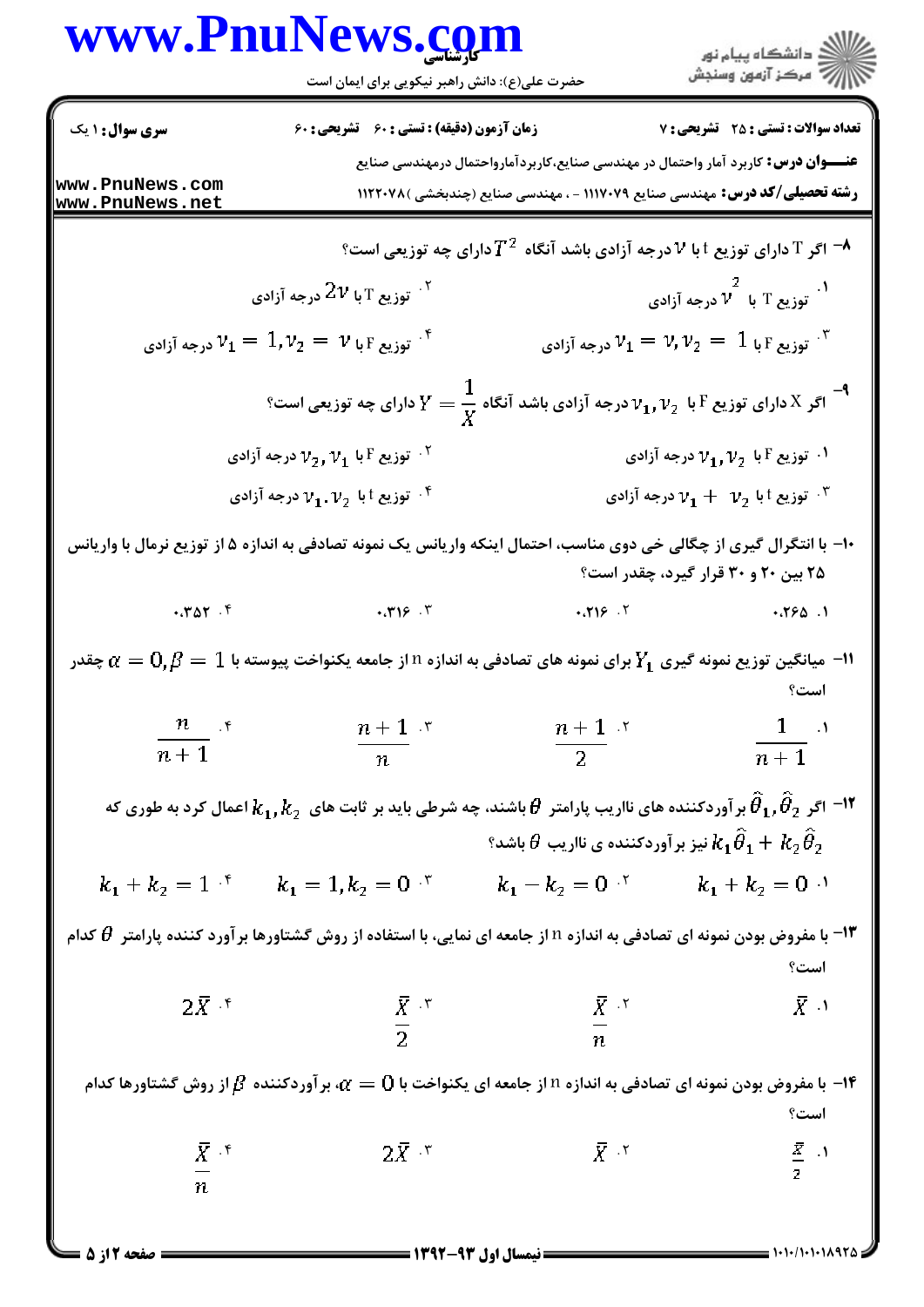| <b>سری سوال : ۱ یک</b><br>زمان آزمون (دقیقه) : تستی : 60 تشریحی : 60<br><b>عنـــوان درس:</b> کاربرد آمار واحتمال در مهندسی صنایع،کاربردآمارواحتمال درمهندسی صنایع<br>www.PnuNews.com<br><b>رشته تحصیلی/کد درس:</b> مهندسی صنایع ۱۱۱۷۰۷۹ - ، مهندسی صنایع (چندبخشی )۱۱۲۲۰۷۸<br>www.PnuNews.net<br>۸- با مفروض بودن نمونه ای تصادفی به اندازه n از جامعه ای پواسن، با استفاده از روش گشتاورها بر آوردکننده ی پارامتر $\,$<br>كدام است؟<br>$2\overline{X}$ . $\overline{y}$<br>$\overline{X}$ and $\overline{X}$<br>$rac{\overline{X}}{2}$ if<br>$\overline{n}$<br>$\%100(1-\alpha)$ اگر x مقداری از یک متغیر با توزیع نمایی باشد، k چقدر باشد که بازه ۰ تا kx، یک فاصله اطمینان $\alpha$ ) اگ<br>برای پارامتر $\theta$ باشد؟<br>$\frac{1}{ln(\alpha-1)}$ .<br>$\frac{1}{ln(1-\alpha)}$ x<br>$-\frac{1}{\ln(\alpha-1)}$ <sup>*</sup><br>$-\frac{1}{ln(1-\alpha)}$<br>ا- از یک جامعه نمونه ای به حجم 4=n انتخاب شده است و بر اساس ۴ متغیر $\chi_1,\chi_2,\chi_3,\chi_4$ (که مستقل از یکدیگر می $\mathsf{M}$<br>باشند) توابعی از این متغیرها تعریف شده است. کدام یک از توابع زیر کارآترند؟<br>$\frac{1}{6}(2x_1 + x_2 + x_3 + 2x_4)$<br>$\frac{1}{6}(x_1+2x_2+2x_3+x_4)$<br>$\frac{1}{8}(x_1+3x_2+x_3+3x_4)^{4}$<br>$\frac{1}{4}(x_1 + x_2 + x_3 + x_4)^{x_5}$<br>۱۸– در یک ناحیه از شهر نسبت طرفداران به یک کاندید ۵۲،۰۵۲ست. می خواهیم ۹۵ درصد اطمینان حاصل کنیم که نسبت<br>طرفداران این فرد بیشتر از مقدار معینی مانند p نیست. حداکثر مقدار p چقدر است؟ در صورتی که در یک نمونه گیری از<br>۴۰۰ نفر از این ناحیه ۲۰۰ نفر طرفدار این کاندید بوده اند؟<br>.000.9<br>این است که در سطح تشخیص خطای ۵ درصد می $P(-25.1 < p$ (بین است که در سطح تشخیص خطای ۵ درصد می $\cdot$<br>توان ادعا کرد:<br>$\mu_1 = \mu_1$ $\bar{y}$<br>$\mu_1 \neq \mu_1$ <sup>r</sup><br>$\mu_1 < \mu_1$<br>معادله رگرسیون دو متغیر فای به صورت $20x$ $-20$ $y=1$ است. مقدار واقعی y به ازای 1 $\texttt{S}$ برابر ۱۵۰ است. ضریب $-$ ۲۰<br>همبستگی کدام است؟<br>$r=1$ $\zeta$ $r=1$ $\zeta$ $r<0$ $\zeta$ | www.PnuNews.com<br>حضرت علی(ع): دانش راهبر نیکویی برای ایمان است |                                              |
|-------------------------------------------------------------------------------------------------------------------------------------------------------------------------------------------------------------------------------------------------------------------------------------------------------------------------------------------------------------------------------------------------------------------------------------------------------------------------------------------------------------------------------------------------------------------------------------------------------------------------------------------------------------------------------------------------------------------------------------------------------------------------------------------------------------------------------------------------------------------------------------------------------------------------------------------------------------------------------------------------------------------------------------------------------------------------------------------------------------------------------------------------------------------------------------------------------------------------------------------------------------------------------------------------------------------------------------------------------------------------------------------------------------------------------------------------------------------------------------------------------------------------------------------------------------------------------------------------------------------------------------------------------------------------------------------------------------------------------------------------------------------------------------------------------------------------------------------------------------------------------------------------------------------------------------------------------------------------|------------------------------------------------------------------|----------------------------------------------|
|                                                                                                                                                                                                                                                                                                                                                                                                                                                                                                                                                                                                                                                                                                                                                                                                                                                                                                                                                                                                                                                                                                                                                                                                                                                                                                                                                                                                                                                                                                                                                                                                                                                                                                                                                                                                                                                                                                                                                                         |                                                                  | <b>تعداد سوالات : تستی : 25 - تشریحی : 7</b> |
|                                                                                                                                                                                                                                                                                                                                                                                                                                                                                                                                                                                                                                                                                                                                                                                                                                                                                                                                                                                                                                                                                                                                                                                                                                                                                                                                                                                                                                                                                                                                                                                                                                                                                                                                                                                                                                                                                                                                                                         |                                                                  |                                              |
|                                                                                                                                                                                                                                                                                                                                                                                                                                                                                                                                                                                                                                                                                                                                                                                                                                                                                                                                                                                                                                                                                                                                                                                                                                                                                                                                                                                                                                                                                                                                                                                                                                                                                                                                                                                                                                                                                                                                                                         |                                                                  |                                              |
|                                                                                                                                                                                                                                                                                                                                                                                                                                                                                                                                                                                                                                                                                                                                                                                                                                                                                                                                                                                                                                                                                                                                                                                                                                                                                                                                                                                                                                                                                                                                                                                                                                                                                                                                                                                                                                                                                                                                                                         |                                                                  | $\overline{X}$ .                             |
|                                                                                                                                                                                                                                                                                                                                                                                                                                                                                                                                                                                                                                                                                                                                                                                                                                                                                                                                                                                                                                                                                                                                                                                                                                                                                                                                                                                                                                                                                                                                                                                                                                                                                                                                                                                                                                                                                                                                                                         |                                                                  |                                              |
|                                                                                                                                                                                                                                                                                                                                                                                                                                                                                                                                                                                                                                                                                                                                                                                                                                                                                                                                                                                                                                                                                                                                                                                                                                                                                                                                                                                                                                                                                                                                                                                                                                                                                                                                                                                                                                                                                                                                                                         |                                                                  |                                              |
|                                                                                                                                                                                                                                                                                                                                                                                                                                                                                                                                                                                                                                                                                                                                                                                                                                                                                                                                                                                                                                                                                                                                                                                                                                                                                                                                                                                                                                                                                                                                                                                                                                                                                                                                                                                                                                                                                                                                                                         |                                                                  |                                              |
|                                                                                                                                                                                                                                                                                                                                                                                                                                                                                                                                                                                                                                                                                                                                                                                                                                                                                                                                                                                                                                                                                                                                                                                                                                                                                                                                                                                                                                                                                                                                                                                                                                                                                                                                                                                                                                                                                                                                                                         |                                                                  |                                              |
|                                                                                                                                                                                                                                                                                                                                                                                                                                                                                                                                                                                                                                                                                                                                                                                                                                                                                                                                                                                                                                                                                                                                                                                                                                                                                                                                                                                                                                                                                                                                                                                                                                                                                                                                                                                                                                                                                                                                                                         |                                                                  |                                              |
|                                                                                                                                                                                                                                                                                                                                                                                                                                                                                                                                                                                                                                                                                                                                                                                                                                                                                                                                                                                                                                                                                                                                                                                                                                                                                                                                                                                                                                                                                                                                                                                                                                                                                                                                                                                                                                                                                                                                                                         |                                                                  |                                              |
|                                                                                                                                                                                                                                                                                                                                                                                                                                                                                                                                                                                                                                                                                                                                                                                                                                                                                                                                                                                                                                                                                                                                                                                                                                                                                                                                                                                                                                                                                                                                                                                                                                                                                                                                                                                                                                                                                                                                                                         |                                                                  | .059.1                                       |
|                                                                                                                                                                                                                                                                                                                                                                                                                                                                                                                                                                                                                                                                                                                                                                                                                                                                                                                                                                                                                                                                                                                                                                                                                                                                                                                                                                                                                                                                                                                                                                                                                                                                                                                                                                                                                                                                                                                                                                         |                                                                  |                                              |
|                                                                                                                                                                                                                                                                                                                                                                                                                                                                                                                                                                                                                                                                                                                                                                                                                                                                                                                                                                                                                                                                                                                                                                                                                                                                                                                                                                                                                                                                                                                                                                                                                                                                                                                                                                                                                                                                                                                                                                         |                                                                  | $\mu_1 > \mu_1$ <sup>1</sup>                 |
|                                                                                                                                                                                                                                                                                                                                                                                                                                                                                                                                                                                                                                                                                                                                                                                                                                                                                                                                                                                                                                                                                                                                                                                                                                                                                                                                                                                                                                                                                                                                                                                                                                                                                                                                                                                                                                                                                                                                                                         |                                                                  |                                              |
|                                                                                                                                                                                                                                                                                                                                                                                                                                                                                                                                                                                                                                                                                                                                                                                                                                                                                                                                                                                                                                                                                                                                                                                                                                                                                                                                                                                                                                                                                                                                                                                                                                                                                                                                                                                                                                                                                                                                                                         |                                                                  | $0 < r < 1$ <sup>3</sup>                     |
|                                                                                                                                                                                                                                                                                                                                                                                                                                                                                                                                                                                                                                                                                                                                                                                                                                                                                                                                                                                                                                                                                                                                                                                                                                                                                                                                                                                                                                                                                                                                                                                                                                                                                                                                                                                                                                                                                                                                                                         |                                                                  |                                              |